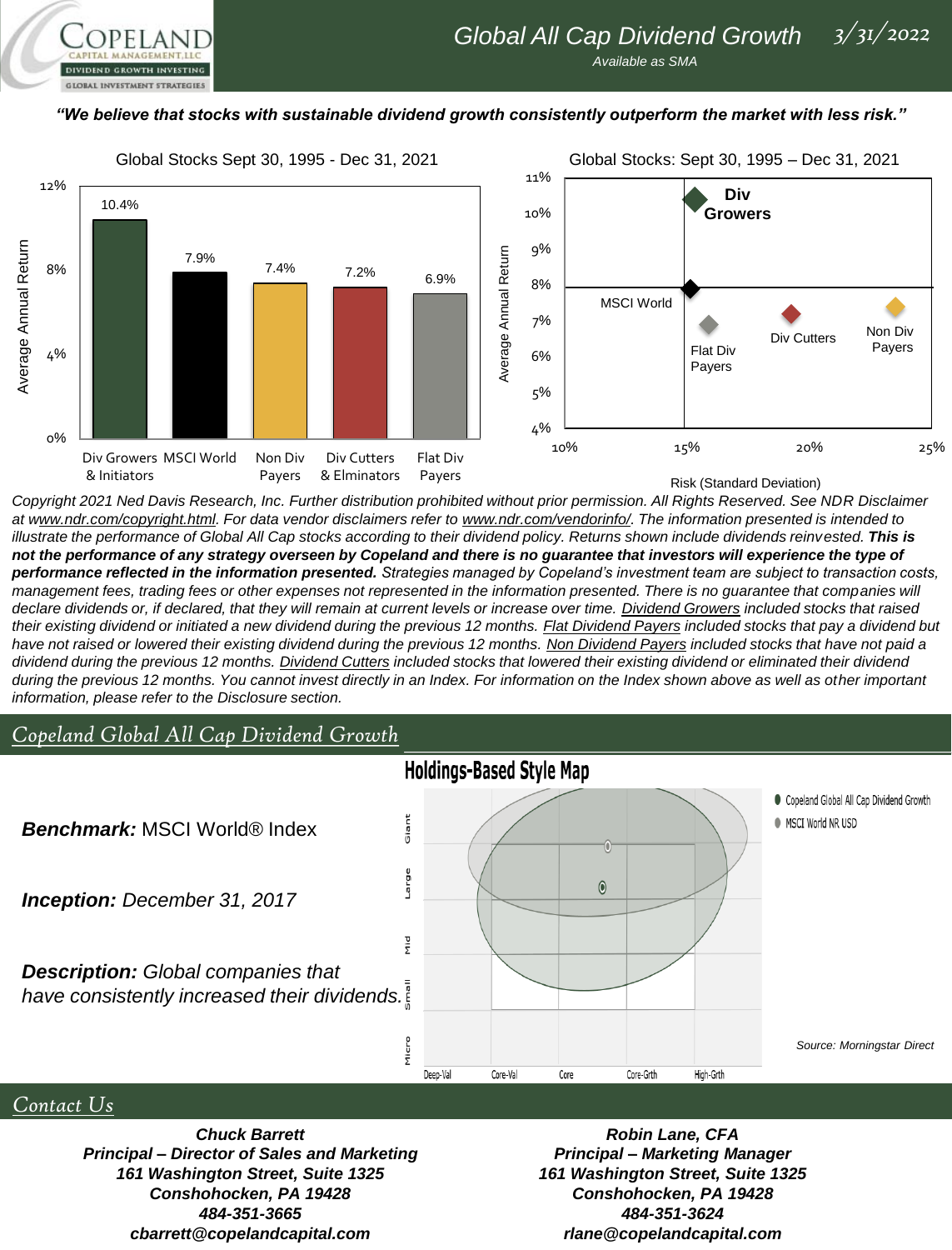## **Stock Universe**

*Global companies that have consistently increased their dividends*

#### **Stock Selection**

*Top ranked stocks based on our multi-factor fundamental model*

#### **Sector Selection**

*We are benchmark aware, however sector and regional weightings are largely a byproduct of underlying security* 

*selection*

**Portfolio**

*Approximately 100 holdings made up of companies that have consistently increased their dividends*

Dividend Growth defines our universe, drives our total return solution and is the centerpiece for our research process.

Dividend Growth stocks are ranked using a proprietary fundamental ranking system. This model evaluates multiple factors in an effort to establish each company's ability to grow its dividends in the future.

Factors we have found to be predictive of strong dividend growth and total returns include:

- ➢ **Dividend Coverage**
- ➢ **Free Cash Flow Generation**
- ➢ **Growth in the Underlying Business**
- ➢ **Return on Capital**

Top-ranked stocks within the model are subject to deep fundamental analysis.

# *Stock Selection Process*

Stocks are sold for the following reasons:

- $\triangleright$  Dividend Cut: Any holding that cuts or fails to raise its dividend is sold.
- ➢ Dividend Quality: Portfolio candidates must meet minimum thresholds of cash flows and earnings supporting the dividend. Violation of these thresholds has been found to be predictive of a future dividend cut.
- $\triangleright$  Quantitative Ranking Deteriorates: Problems are often exhibited in the quantitative rankings when factors such as earnings momentum, cash flow or return on capital deteriorate. These are red flags for detailed analyst review.
- $\triangleright$  Fundamental Concerns: Analysts are continuously questioning the competitive advantage of the company, as well as macro, regulatory or secular themes, with a focus on identifying risks to the dividend.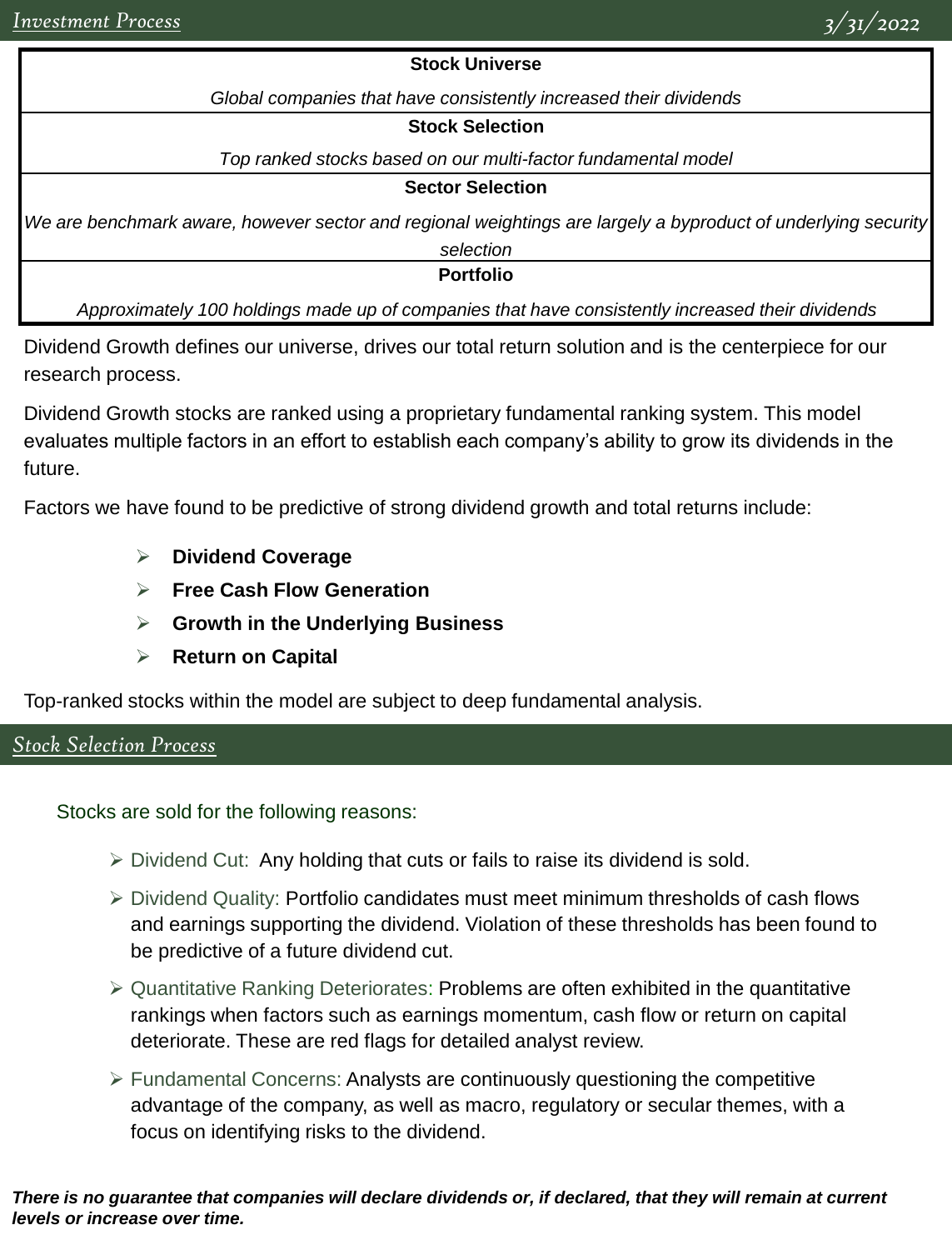

## Risk / Return Table

Time Period: 1/1/2018 to 3/31/2022 Source Data: Gross, Monthly Return

|                                         | Return<br>( %) | Std<br>Dev<br>(%) | Beta<br>VS.<br>Market | Alpha<br>VS.<br>Market<br>(%) | Appraisal<br>Ratio | R-Squared<br>VS.<br>Market<br>( %) | Sharpe<br>Ratio | Tracking<br>Error<br>VS.<br>Market<br>(%) | Observs. |
|-----------------------------------------|----------------|-------------------|-----------------------|-------------------------------|--------------------|------------------------------------|-----------------|-------------------------------------------|----------|
| Copeland Global All Cap Dividend Growth | 13.29          | 14.86             | 0.87                  | 3.19                          | 0.26               | 94.39                              | 0.82            | 4.17                                      | 51       |
| MSCI World NR USD                       | 11.04          | 16.64             | 1.00                  | 0.00                          |                    | 100.00                             | 0.60            | 0.00                                      | 51       |
|                                         |                |                   |                       |                               |                    |                                    |                 |                                           |          |

FOR BROKER DEALER AND INSTITUTIONAL USE ONLY. NOT FOR PUBLIC OR CLIENT USE.

#### Source: Morningstar Direct



## **Annualized Returns**



Source: Morningstar Direct

*The data quoted in the charts above represents past performance and does not indicate future returns. Returns for periods of greater than one year*  are annualized. Gross returns include transaction costs, but do not reflect the deduction of investment advisory fees. A client's return will be reduced by the *advisory fees and any other expenses it may incur in the management of its investment advisory account. Copeland's management fees are described herein and in Copeland's ADV Part 2A. After-tax results will vary from the returns presented here for those accounts subject to taxation. Performance results of the composite are based on U.S. dollar returns. Please refer to the Disclosure sections for additional information and Net Performance. Alpha is a measure of the difference between actual returns and expected performance, given the level of risk as measured by beta, where beta measures sensitivity to index movements.* **Beta** is a measure of the volatility, or systematic risk, of a security or a portfolio in comparison to the market as a whole. **Standard deviation** is a *measure of the variability of returns - the higher the standard deviation, the greater the range of performance (i.e., volatility). Upside Capture ratio measures the manager's overall performance to the benchmark's overall performance, considering only quarters that are positive in the benchmark. An Up Capture ratio of more than 1.0 indicates a manager who outperforms the relative benchmark in the benchmark's positive quarters. Downside Capture ratio is the ratio of*  the manager's overall performance to the benchmark's overall performance, considering only quarters that are negative in the benchmark. A Down Capture ratio of less than 1.0 indicates a manager that outperformed the benchmark in the benchmark's negative quarters. *Tracking Error* is a measure of how *closely a portfolio follows the index to which it is benchmarked. Due to methodology differences in calculating performance, Morningstar performance numbers may vary slightly from other providers.* © 2022 Morningstar, Inc. All rights reserved. The Morningstar information contained herein: (1) is *proprietary to Morningstar and/or its content providers; (2) may not be copied or redistributed; and (3) is not warranted to be accurate, complete or timely. Neither Morningstar nor its content providers are responsible for any damages or losses arising from any use of this information. Copeland does not review the Morningstar data. This presentation allows you to compare the performance history of Copeland's strategies with its benchmark. Total return is calculated assuming reinvestment of all dividends. For performance numbers current to the most recent month-end, please contact us at 484-351-3700.*